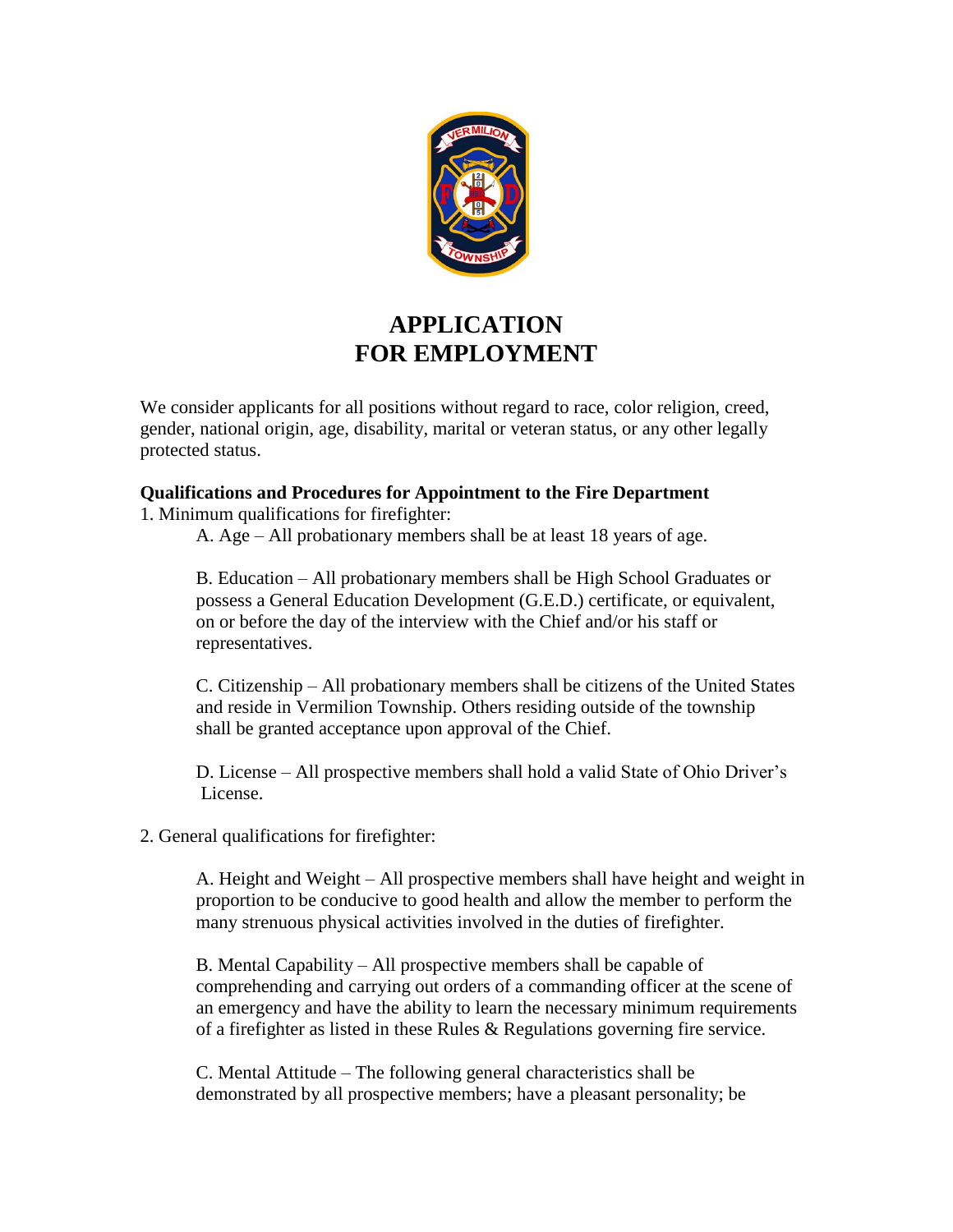interested and enthusiastic; be cooperative; and be cool and level headed, as well as be able to exercise common sense.

D. Reputation – A person's good name and standing in the community must definitely fit into the evaluation. Anyone convicted of a felony is disqualified from becoming a firefighter.

E. Appearance – Neat appearance coincides with self-discipline and is a trait conjunctive with the fire service. Consideration shall be hair length and general appearance, as deemed acceptable in the fire service and approved by the Chief.

F. Physical Condition – All firefighters shall be capable of performing strenuous physical work, which may occur during performance of duties at an emergency scene, or while undergoing training. There shall be no physical defects or internal organ disease, which may cause injury to the firefighter or endanger other firefighters or the public.

G. Agility Test – An agility test may be conducted by all probationary members. A list of the requirements for this test is appended to these Rules  $\&$ Regulations. Failure of the agility test shall mean dismissal as a probationary member by the Chief. All department members will be expected to maintain a level of fitness to be able to complete agility test and will be expected to complete the course when done as a departmental training.

H. Background Check – All prospective members will undergo a background check of work and employee service records, personal references, and criminal records including driving violations as may be recorded by a law enforcement agency at the disposal of the fire department.

I. Interview – All prospective members will have an interview with the Chief and/or his officers. This interview will provide the means to better know the prospective member and discuss pertinent information about the fire service and information gathered from the background check on the proposed member.

J. Physical Examination – A physician designated by the Township Trustees prior to becoming a probationary member shall make a physical examination and drug test of all probationary members and the Trustees will pay the cost of this exam. Failure to pass the physical shall mean dismissal as a probationary member and reimbursement to the Township for cost of the exam.

K. Obtain and maintain a minimum certification Emergency Medical Technician – Basic level. It is the member's responsibility to obtain the required hours to maintain the certification.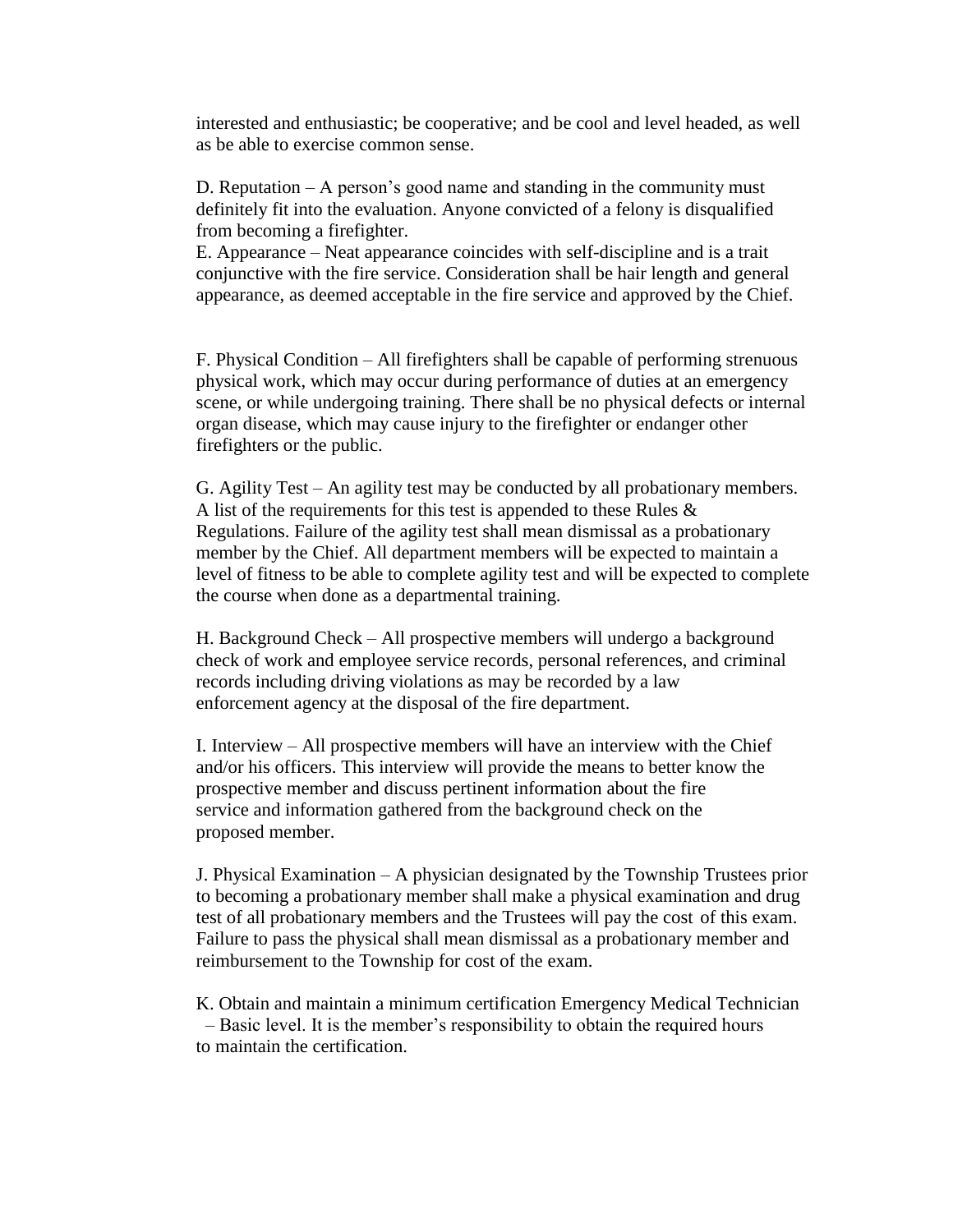L. Obtain and maintain a minimum certification of Firefighter I level. It is the member's responsibility to obtain the required hours to maintain the certification.

M. If a member does not have their EMT-Basic or Firefighter I prior to employment, Vermilion Township will cover the cost of the tuition for these initial classes. If the member does not successfully complete these classes it will be the responsibility of the member to obtain this certification at their own cost. If Vermilion Township pays the tuition for a member of the Fire Department, that member agrees to serve the Township for a minimum of two years after receiving said certification. If the member cannot fulfill the minimum requirement he/she agrees to repay Vermilion Township the pro-rated tuition for the time under the 2 year minimum.

N. Members will make themselves available to obtain their EMT-B and firefighter I as classes become available.

#### **Duties of a Probationary Firefighter**

1. General Discipline – All probationary members shall be subject to all articles, sections, and paragraphs pertaining to a firefighter as set forth within these Rules & Regulations, unless otherwise specified.

2. Probationary Period – Following acceptance by the Chief of Vermilion Township Fire Department and the Vermilion Township Trustees, the probationary period will be 6 months from the date of hire or 6 months after member receives the minimum Firefighter I and EMT-B certifications.

#### 3. Duties of a Probationary Member:

- A. Driving of fire department vehicles shall be restricted to training exercises and non-emergency responses until the member has been signed off by an officer of the department and approved by the Chief. (It is the Officer's discretion to deviate from this rule if emergent circumstances require them to do so).
- B. Assignments pertaining to positioning on apparatus and duties relative to emergency responses shall be the responsibility of the officer in charge and will generally follow the response procedures attached to these rules.
- C. All probationary members will familiarize themselves with these Rules & Regulations and material contained in this manual.
- D. All probationary members will develop a working knowledge of all emergency equipment and vehicles at the station and will follow a training course prescribed by the Chief and/or his Officers.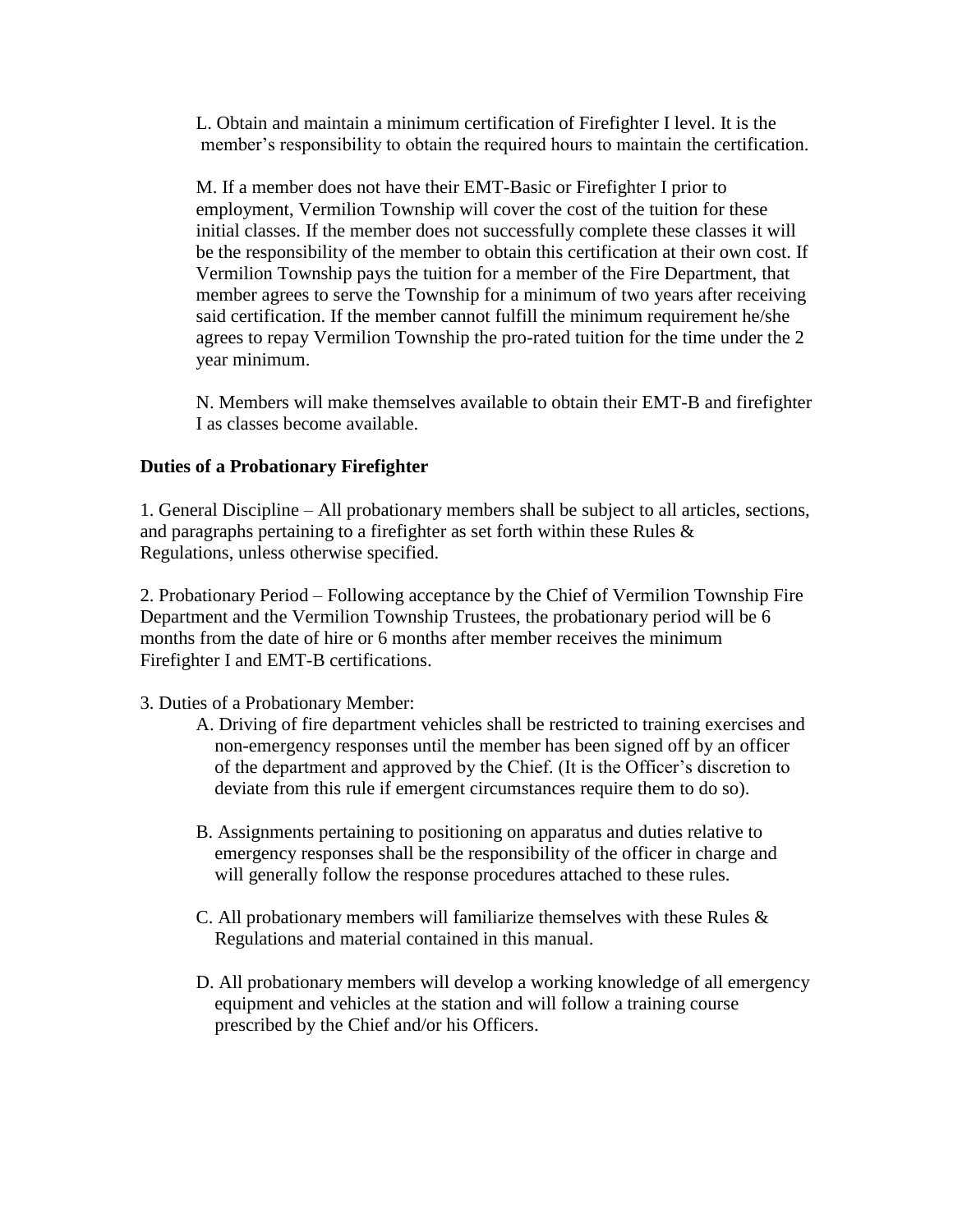| (Please Print)                                                             |         |
|----------------------------------------------------------------------------|---------|
| Position(s) applied for:                                                   | Date of |
| Application                                                                |         |
|                                                                            |         |
|                                                                            |         |
|                                                                            |         |
|                                                                            |         |
|                                                                            |         |
|                                                                            |         |
|                                                                            |         |
|                                                                            |         |
|                                                                            |         |
|                                                                            |         |
|                                                                            |         |
|                                                                            |         |
| Have you been a firefighter before: YES / NO                               |         |
|                                                                            |         |
|                                                                            |         |
| May we contact this department: YES / NO                                   |         |
|                                                                            |         |
| Do you have a valid driver's license? YES / NO                             |         |
| Driver License Number                                                      |         |
|                                                                            |         |
| Have you ever been convicted of a felony within the last 5 years? YES / NO |         |
| Have you been convicted of a drug-related felony or misdemeanor? YES / NO  |         |
|                                                                            |         |

Conviction will not necessarily restrict employment. A determination on employment will be made After a full review of the circumstances of the conviction, provided certification mat be granted.

| Person to notify in case of an emergency: |                    |
|-------------------------------------------|--------------------|
| Name:                                     | Relationship:_____ |
| Address:                                  | Phone:             |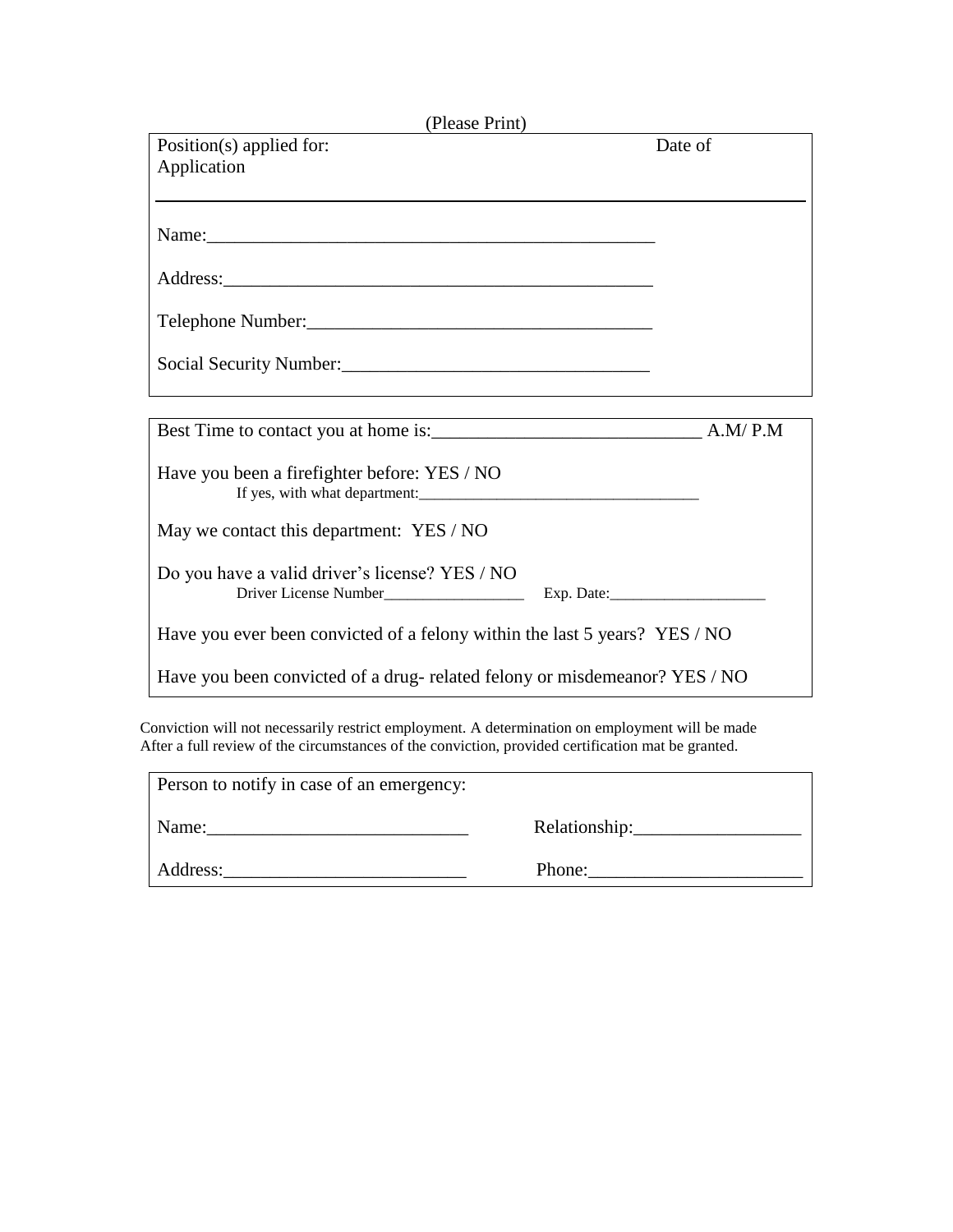# **Education**

| Elementary<br>School                                | Name<br>Address of school | Course<br>of study | Years<br>Completed | Diploma<br>Degree |
|-----------------------------------------------------|---------------------------|--------------------|--------------------|-------------------|
| <b>High School</b>                                  |                           |                    |                    |                   |
| Undergraduate<br>School                             |                           |                    |                    |                   |
| Other<br>(Specify)                                  |                           |                    |                    |                   |
| Special training that<br>May be helpful in this job |                           |                    |                    |                   |

# Employment Experiences

Start with your present or last employer. Include any job- related military service assignments and volunteer activities. You may exclude organization which indicates race, color, religion, national origin, or other protected status.

| Employer            | Dates Employed<br>From<br>To | <b>Work Performed</b> |
|---------------------|------------------------------|-----------------------|
| Address             |                              |                       |
| Telephone Number(s) |                              |                       |
| Job Title           | Supervisor                   |                       |
| Reason for leaving  |                              |                       |
|                     |                              |                       |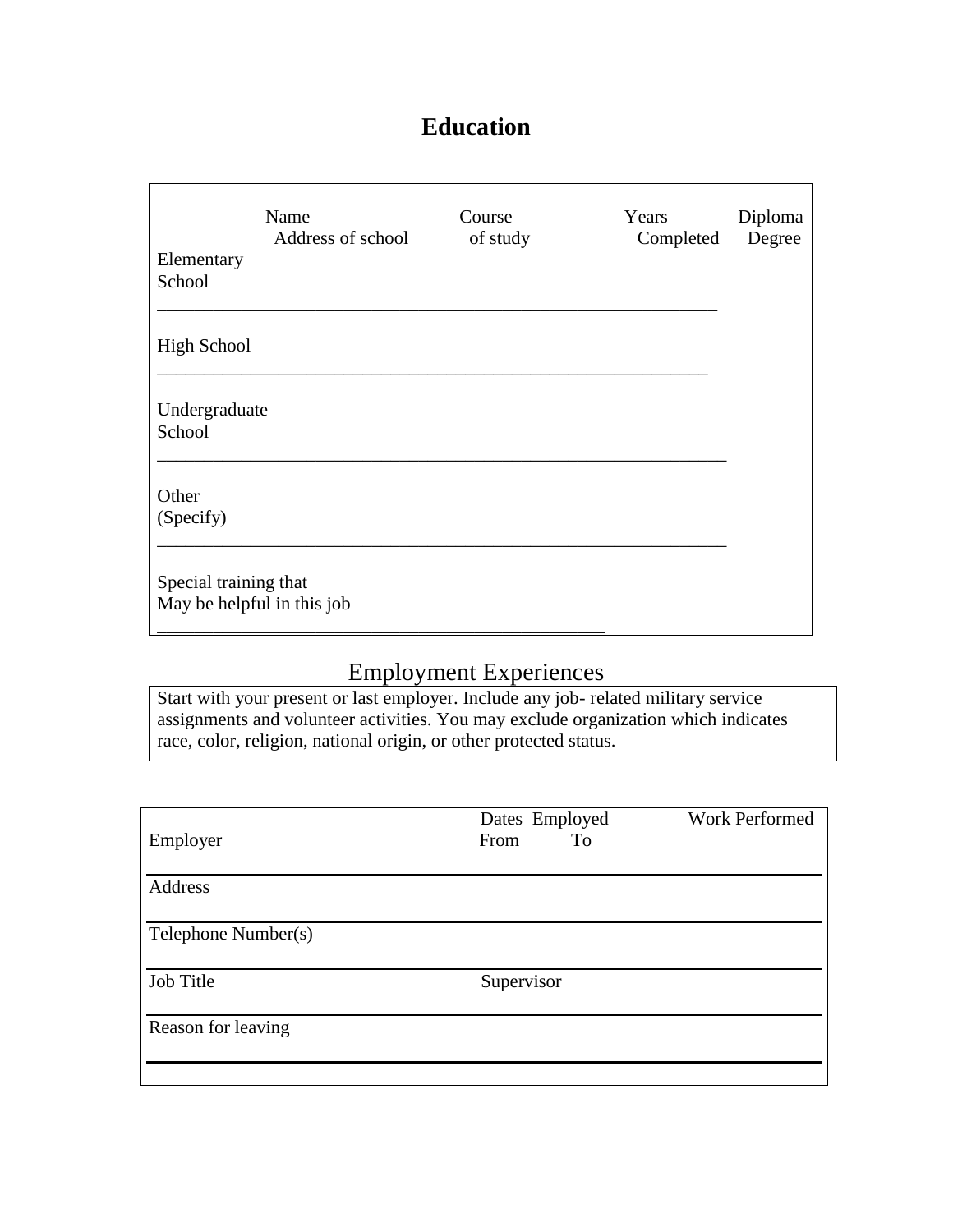| Employer            | Dates Employed<br>To<br>From | Work Performed        |
|---------------------|------------------------------|-----------------------|
| Address             |                              |                       |
| Telephone Number(s) |                              |                       |
| Job Title           | Supervisor                   |                       |
| Reason for leaving  |                              |                       |
|                     |                              |                       |
| Employer            | Dates Employed<br>To<br>From | <b>Work Performed</b> |
| Address             |                              |                       |

References may not include relatives.

Job Title Supervisor

Telephone Number(s)

Reason for leaving

| 1. Name | Telephone Number |  |
|---------|------------------|--|
| Address |                  |  |
| 2. Name | Telephone Number |  |
| Address |                  |  |
| 3. Name | Telephone Number |  |
| Address |                  |  |
|         |                  |  |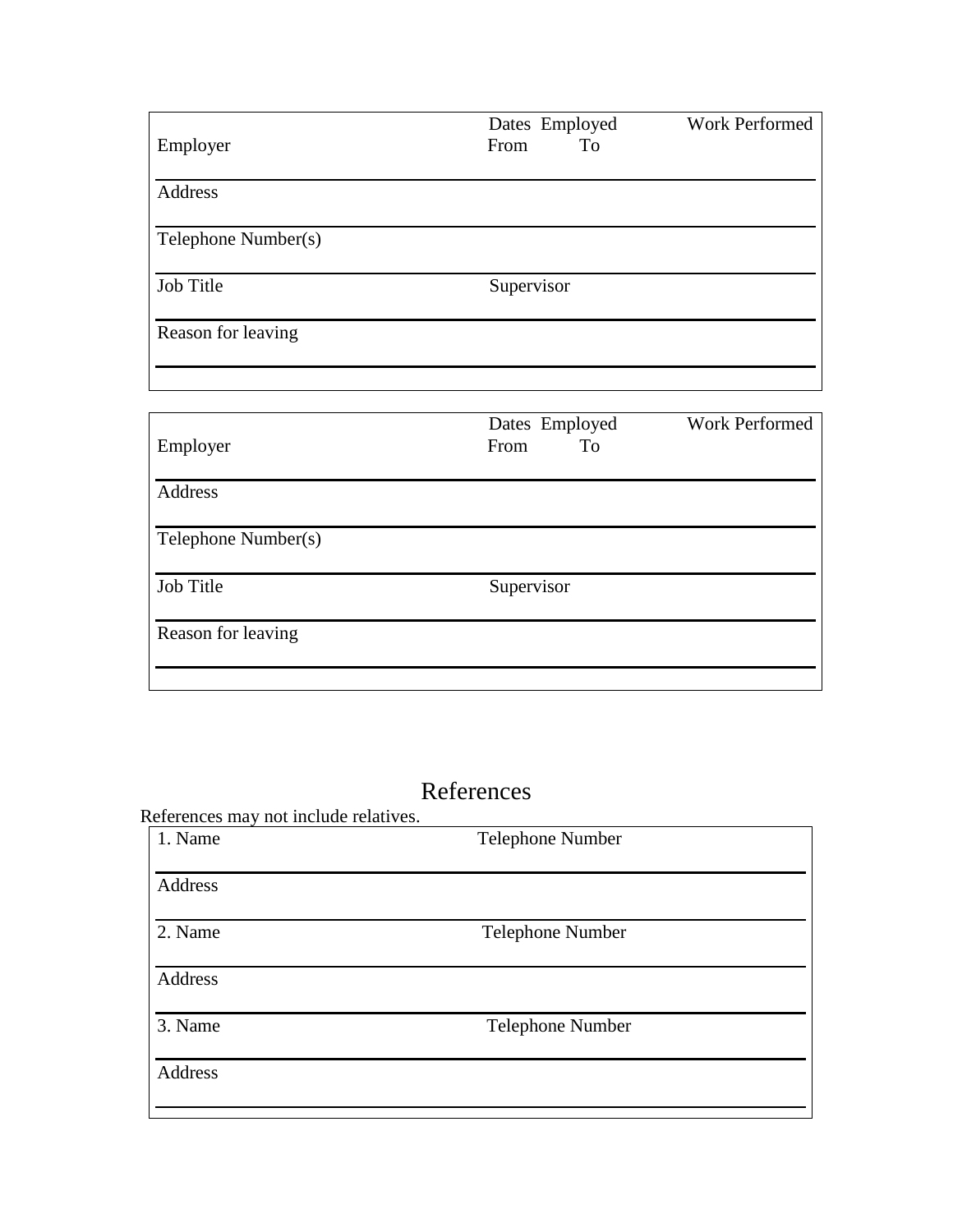\*May we contact your references?

By my signature I acknowledge that the information on this application is true, complete and accurate and grant an unconditional release to Vermilion Township to seek references information in the determination of employment suitability. I further acknowledge that the township has provided me with the general duties or description for the position for which I am applying and that I can perform the duties of \_\_\_\_\_\_\_\_\_\_\_\_\_ with \_\_\_\_\_\_\_\_\_\_\_\_\_ without a reasonable accommodation.

Note: Any falsification, misrepresentation or omission or required information on this or any other employment form shall be grounds for immediate termination, regardless of when such falsification, misrepresentation or omission is discovered.

 $Signature: \_\_\_\_\_\_$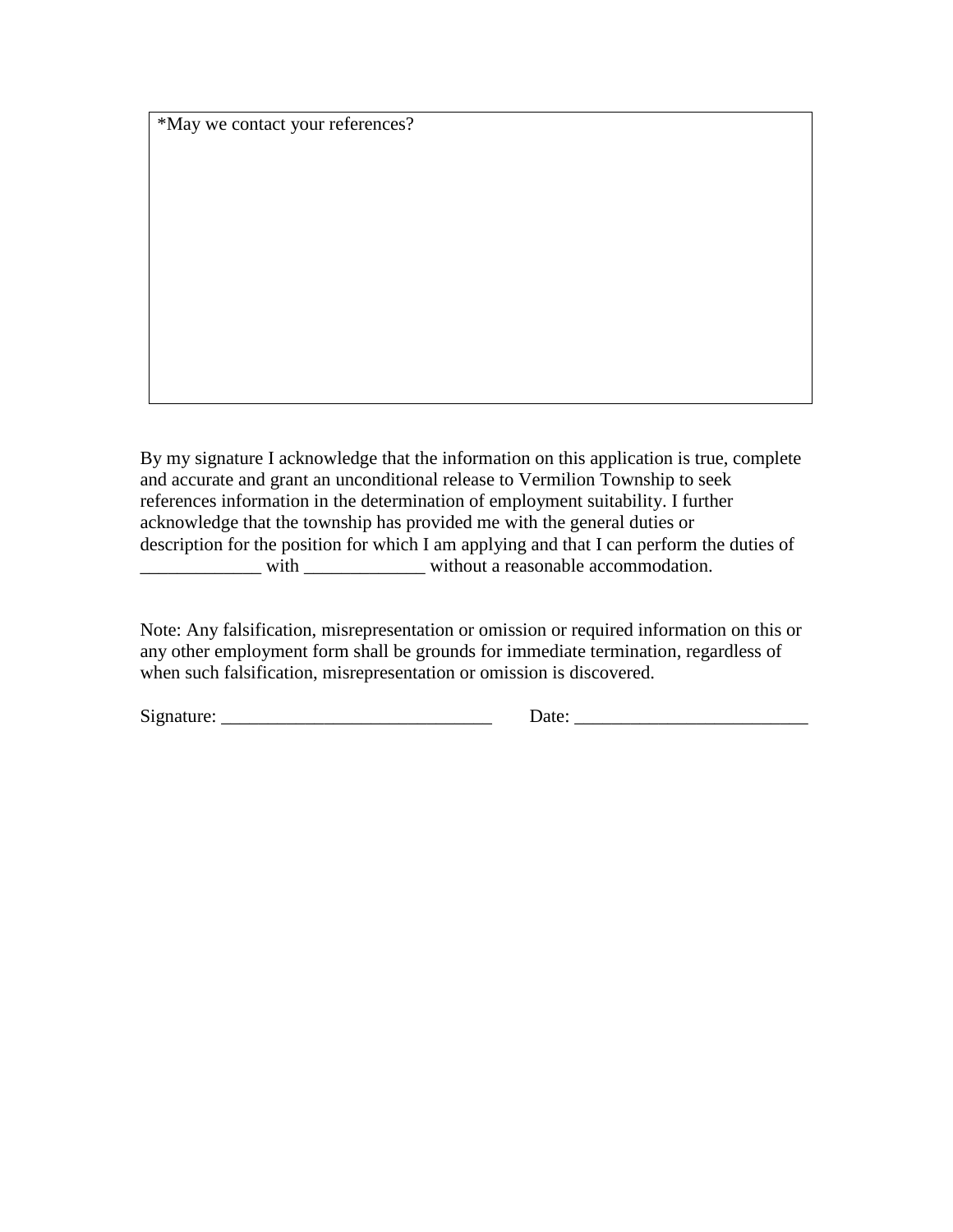## **Vermilion Township Fire Department**

#### Authorization for Disclosure and Collection of Information

By this document, The Vermilion Township Fire Department, Erie County, Vermilion Ohio herein after called the Fire Department, disclosed to you that we may obtain a Motor Vehicle Record (MVR) check for employment purposed as part of the preemployment evaluations of your application or at any time during your employment.

I herby authorize the Fire Department to obtain a Motor Vehicle Record (MVR) check as part of the pre-employment process. If hired, this authorization shall remain on file and shall serve as an ongoing authorization for the Fire Department to procure a Motor Vehicle Records Check at anytime during my employment period.

I understand that my signature authorizes the release of any and all motor vehicle information to the Fire Department that is requested by the Fire Department forms any public agency that provides motor vehicle information and receives a copy of this authorization. A copy of this authorization shall be relied upon as if it were an original.

\_\_\_\_\_\_\_\_\_\_\_\_\_\_\_\_\_\_\_\_\_\_\_\_\_\_\_\_\_ \_\_\_\_\_\_\_\_\_\_\_\_\_\_\_\_\_\_\_\_\_\_

\_\_\_\_\_\_\_\_\_\_\_\_\_\_\_\_\_\_\_\_\_\_\_\_\_\_\_\_\_ \_\_\_\_\_\_\_\_\_\_\_\_\_\_\_\_\_\_\_\_\_\_

 $\overline{\phantom{a}}$  , and the contract of the contract of the contract of the contract of the contract of the contract of the contract of the contract of the contract of the contract of the contract of the contract of the contrac Applicant's/Employee's Name Date

Applicant's/Employee's Signature Date of Birth

Driver's License Number State License Issued

Chief Frank R. Triana Date

\_\_\_\_\_\_\_\_\_\_\_\_\_\_\_\_\_\_\_\_\_\_\_\_\_\_\_\_\_ \_\_\_\_\_\_\_\_\_\_\_\_\_\_\_\_\_\_\_\_\_\_